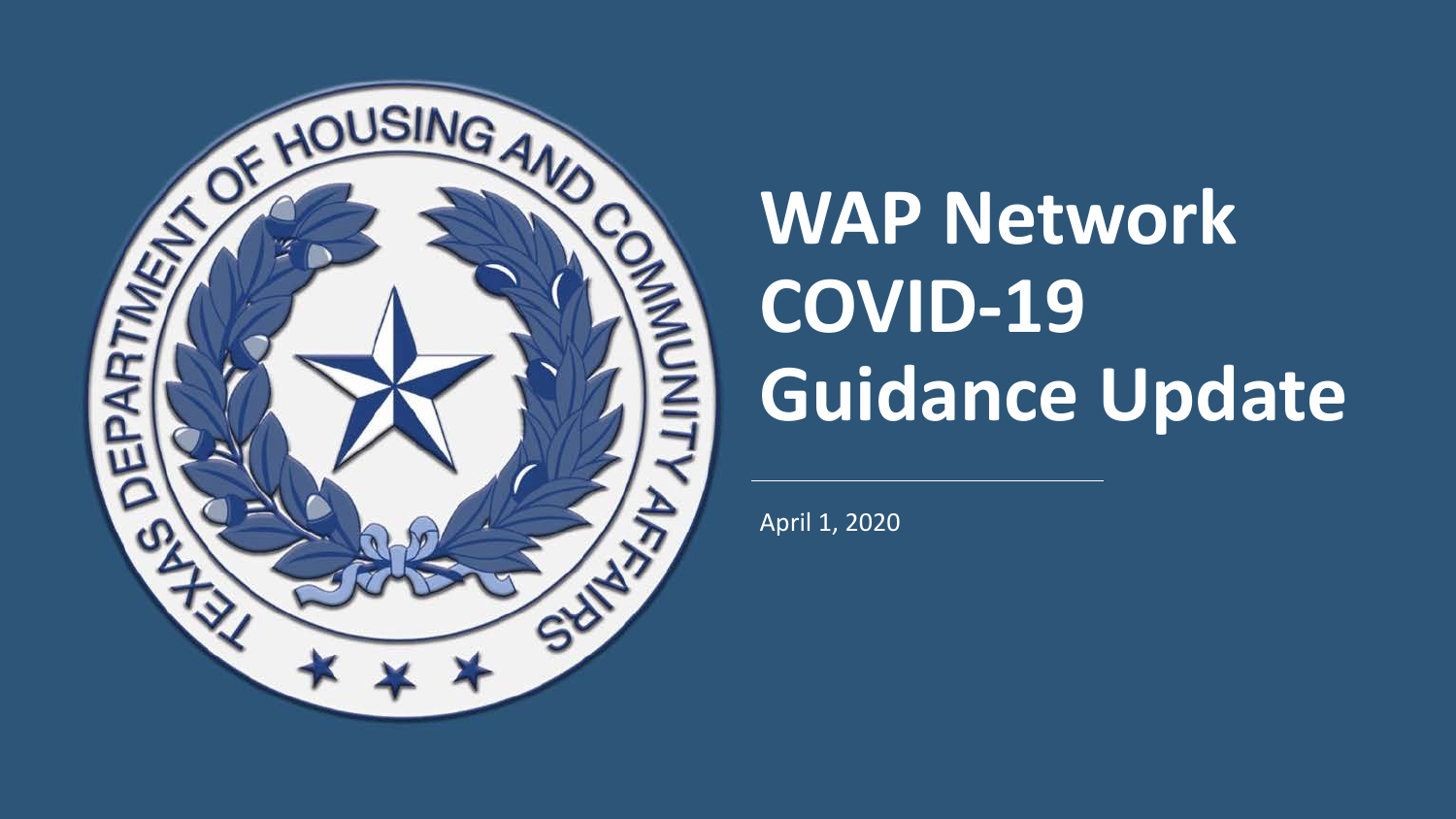#### **Agenda**

- Waiver Requests
- BPI Certifications
- Training Recommendations
- Other WAP Activities
- Agency Plans
- Question Submittal

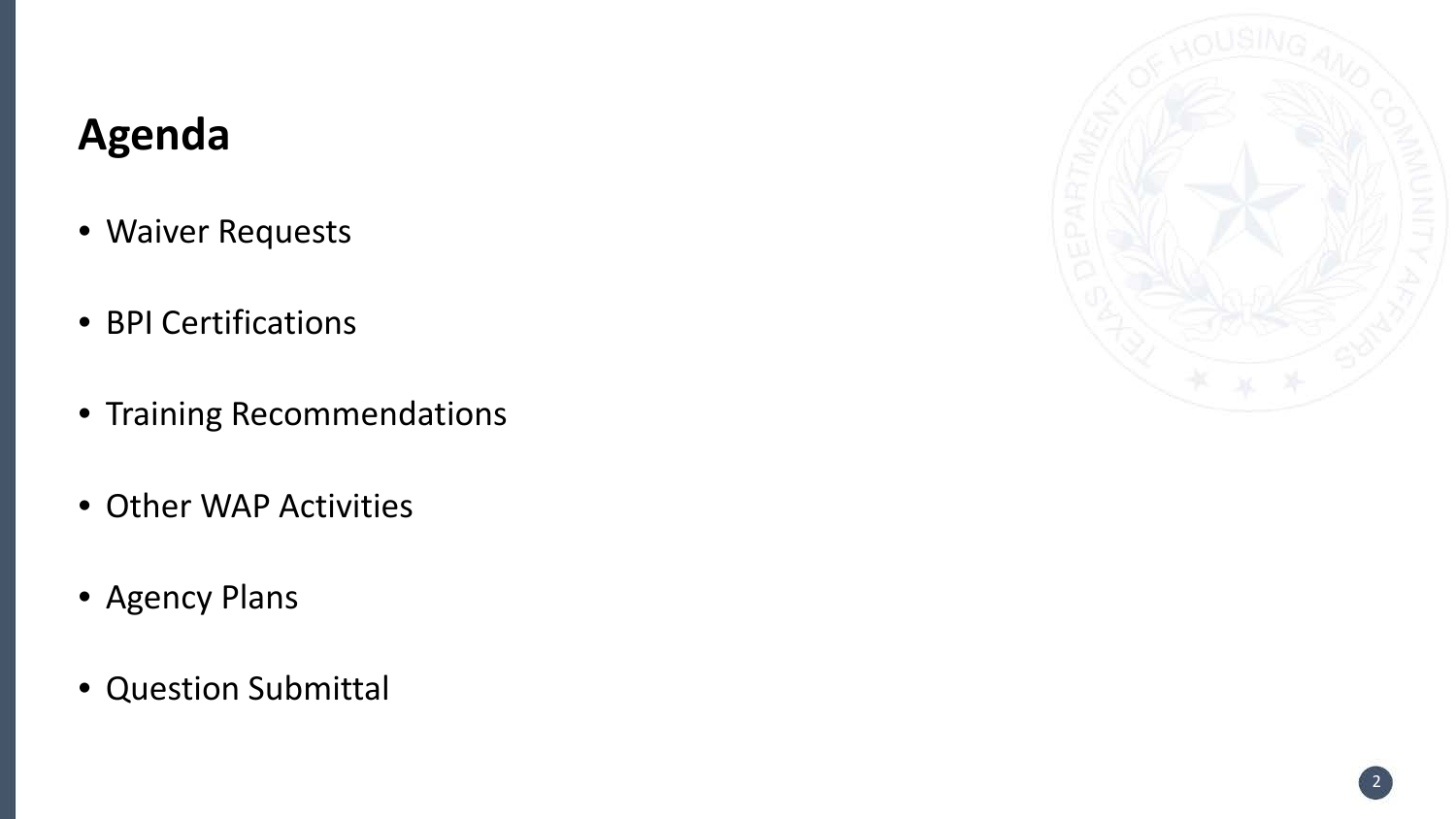#### **Waiver Requests**

- TDHCA is drafting a document with the approved waivers
- Waiver requests send an email to CA staff by Friday April 3rd:
	- Cite the TAC rule or contract section requesting to be waived
	- State the specific change requested and the reasoning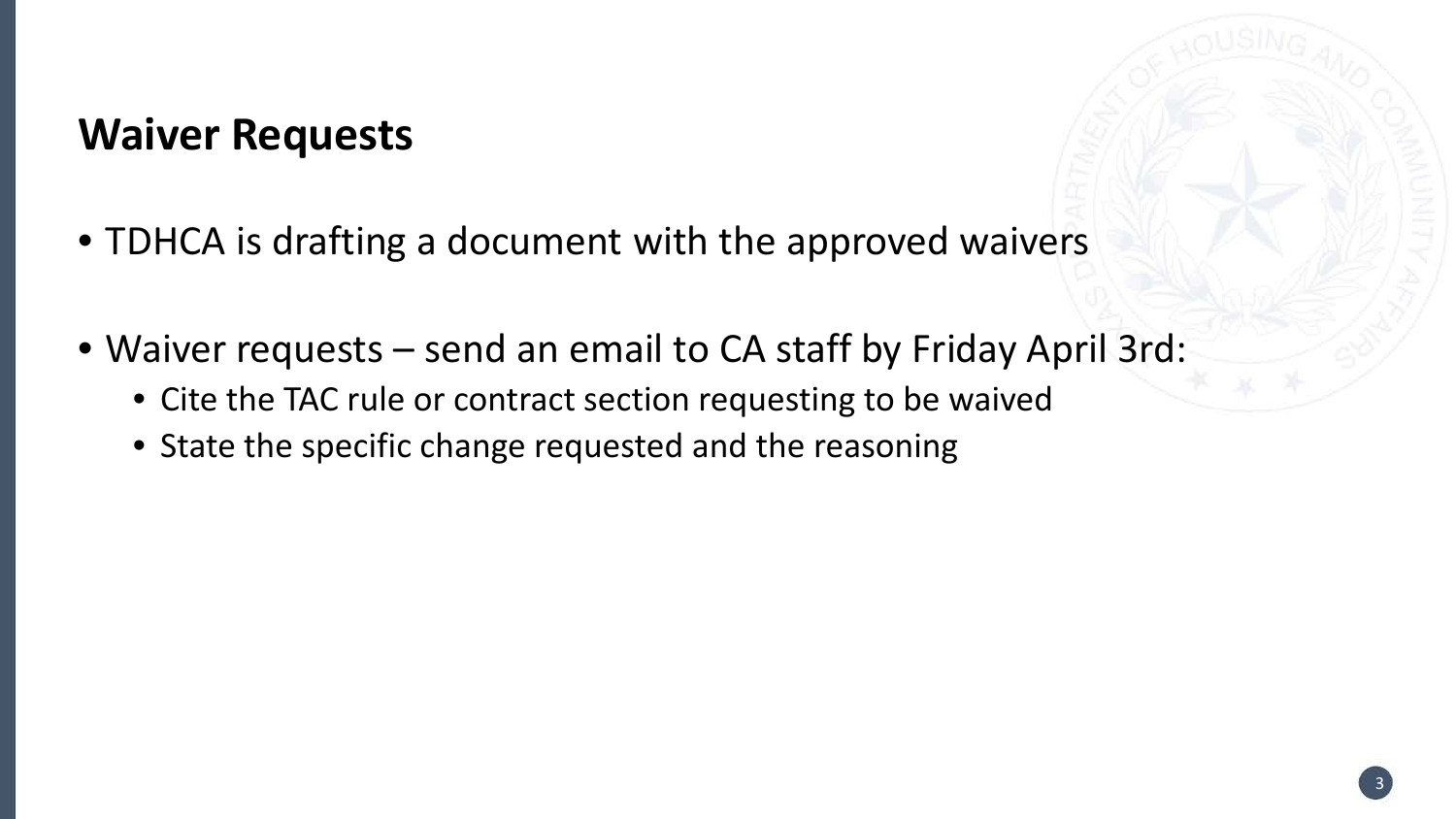#### **BPI Certifications**

- For renewals of current certifications
	- Extensions may be possible
	- Field Exam adjustments can be made, i.e. remote testing
	- Coordinate through BPI and Test Center
- No current change in policy for new certifications
- Reference BPI email from Lynn Griffith sent on March 26, 2020



4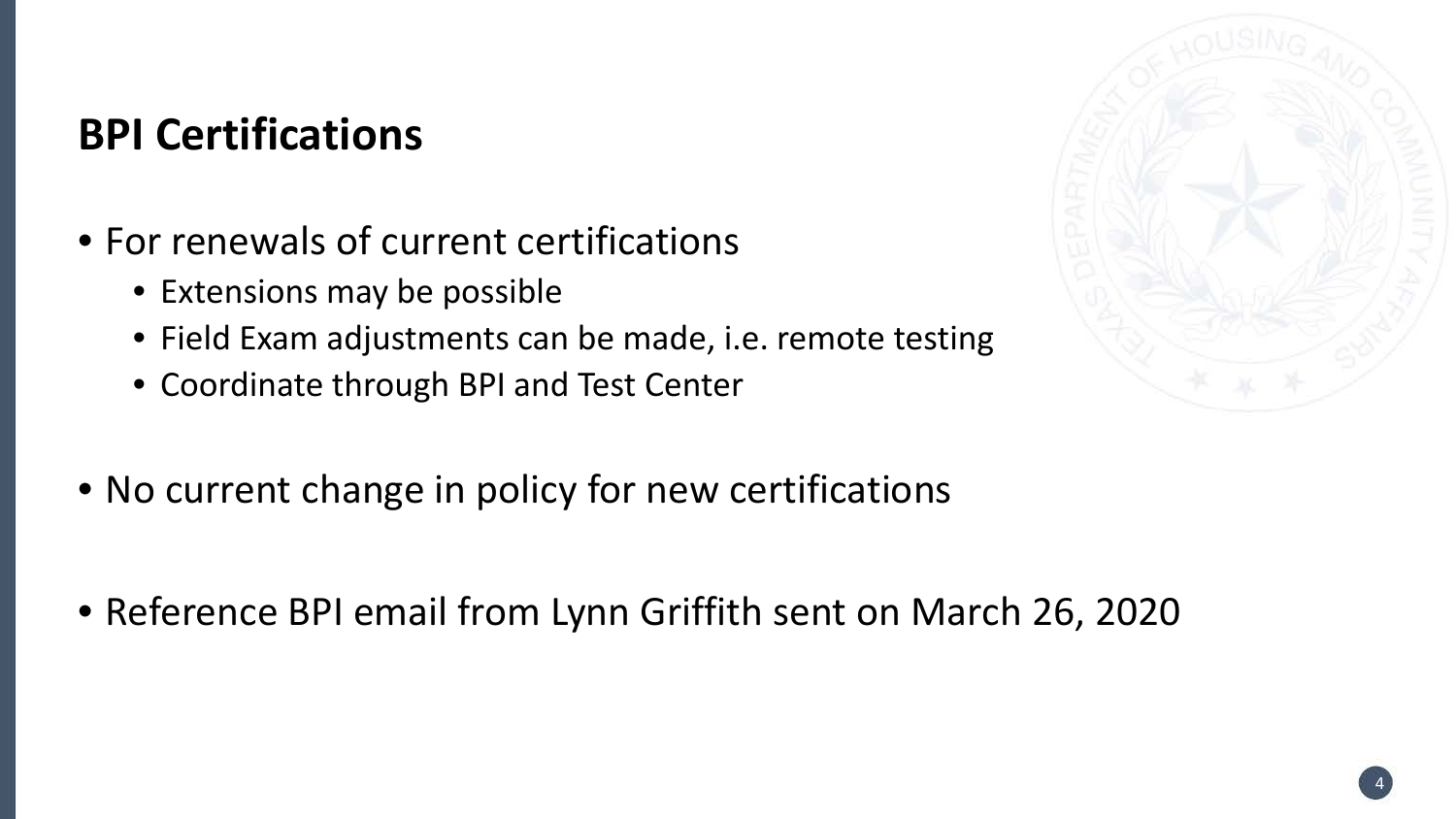#### **Training Recommendations**

- Focus on program improvement and meeting requirements.
	- Obtain CEUs for recertification
	- Obtain pre-requisites for new certifications
- Free Online Training
	- DOE admin training (use code: waptraining to register)
		- <https://wap.litmos.com/>
- Paid Training Opportunities
	- National Home Performance Virtual Conference (Reference WAP Memo 061)
		- [https://www.building-performance.org/conferences/national-home-performance-virtual-](https://www.building-performance.org/conferences/national-home-performance-virtual-conference) conference
	- Weatherization Online Training Opportunities (follow procurement requirements)
		- https://nascsp.org/wp-content/uploads/2020/03/Online Training Offerings 20200320.xlsx

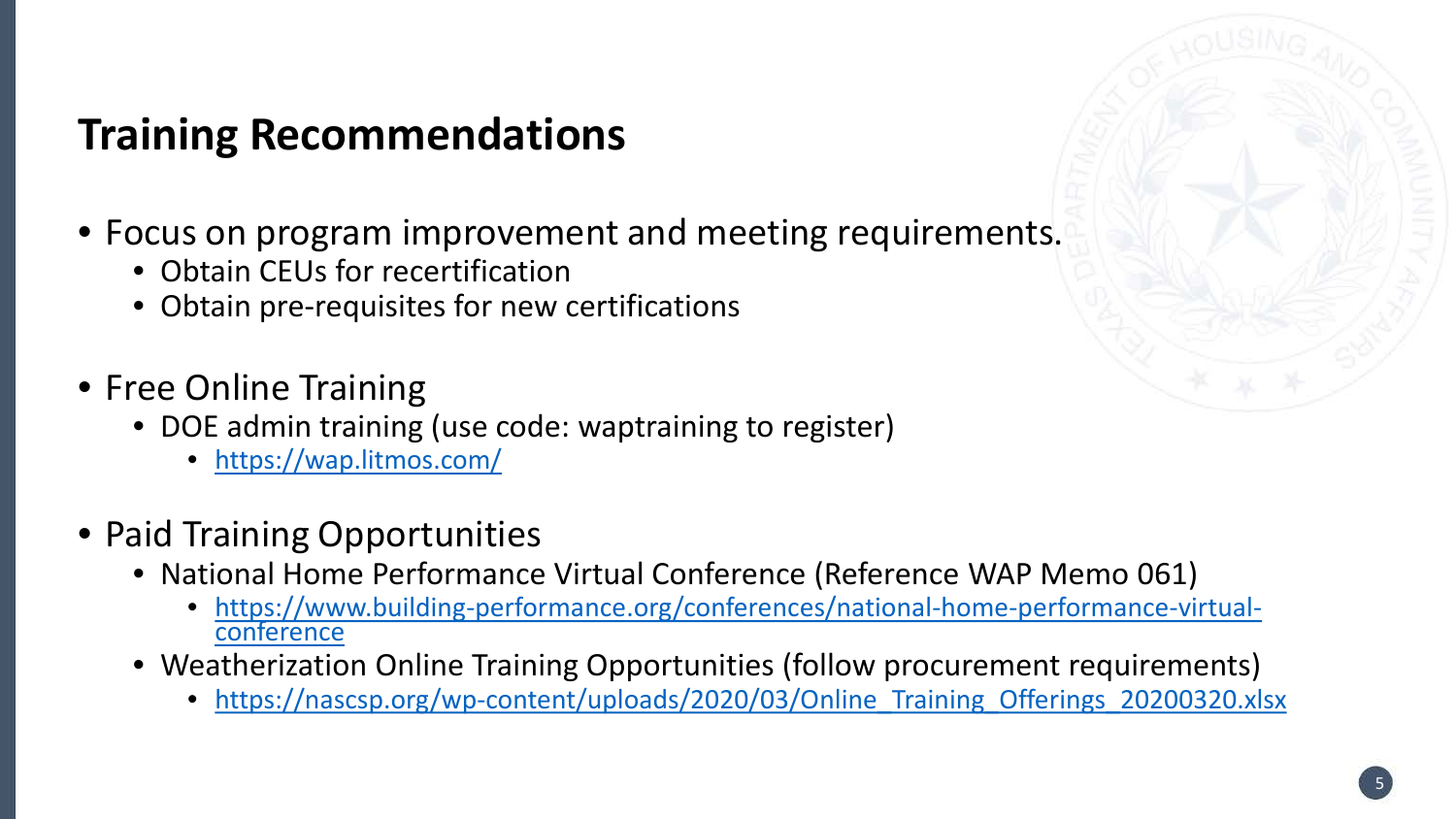#### **Other Staff Options**

- WAP specific activities
	- Outreach and processing applications, QC existing files
	- Planning future production, updating processes and procedures
	- Review program rules/regulations
- Assisting other programs
	- CSBG and CEAP expected to be serving clients right now remote capacity
- Use of WAP equipment for other purposes
	- Reimbursement to program(s) in line with 2 CFR 200
- Items on this slide are recommendations only

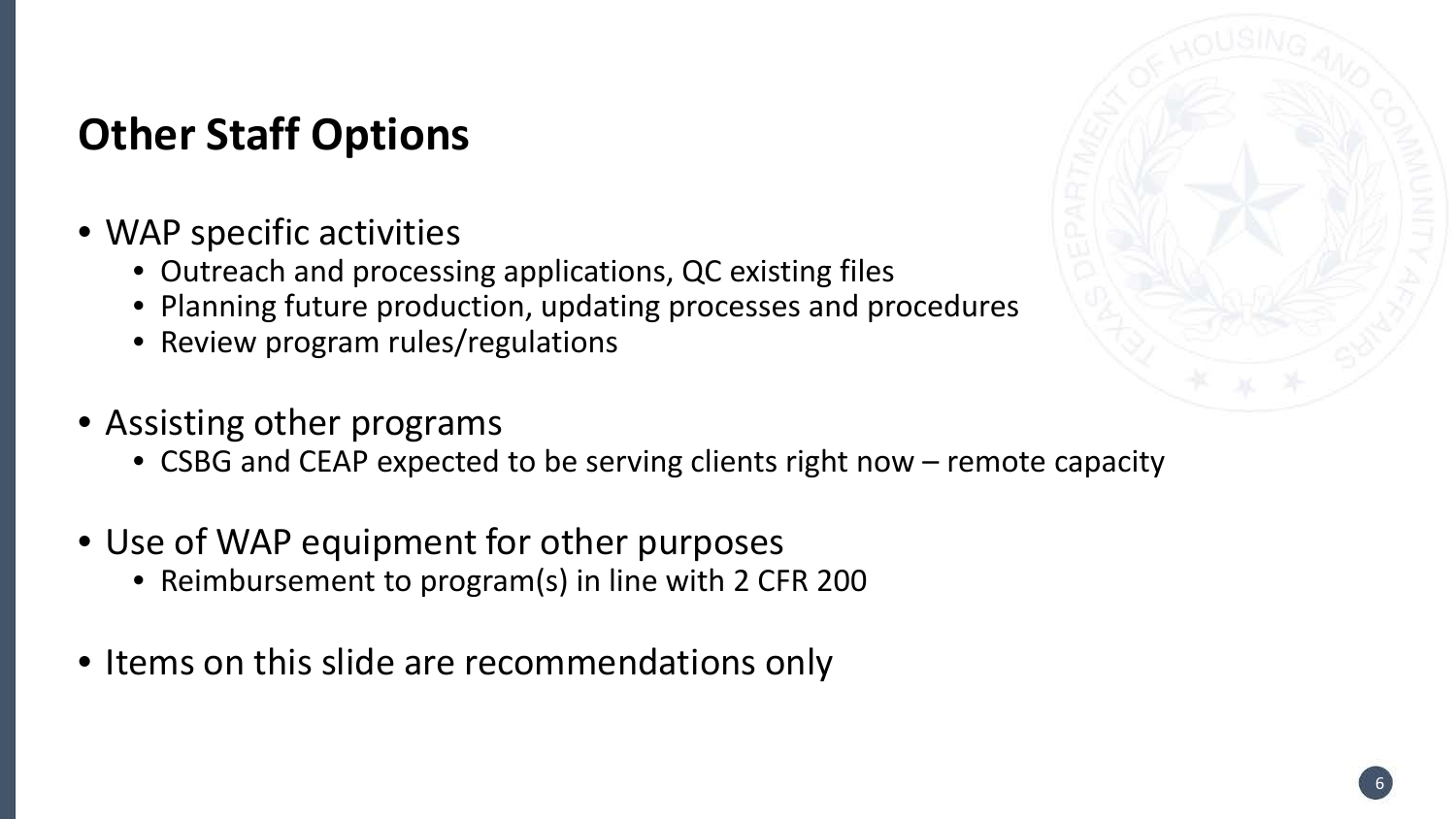## **Agency Plan**

• Launch Pole

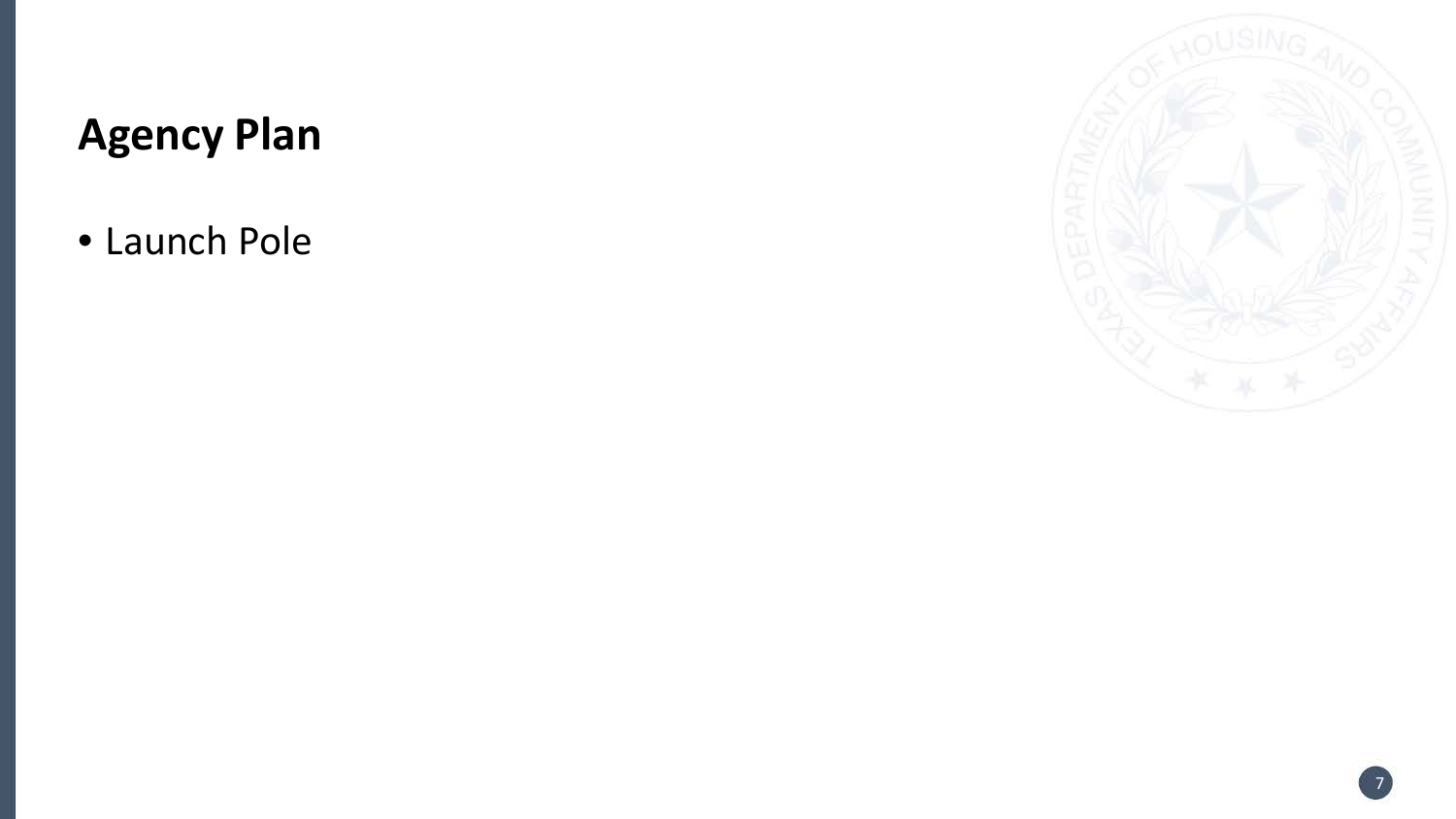### **Question Submittal**